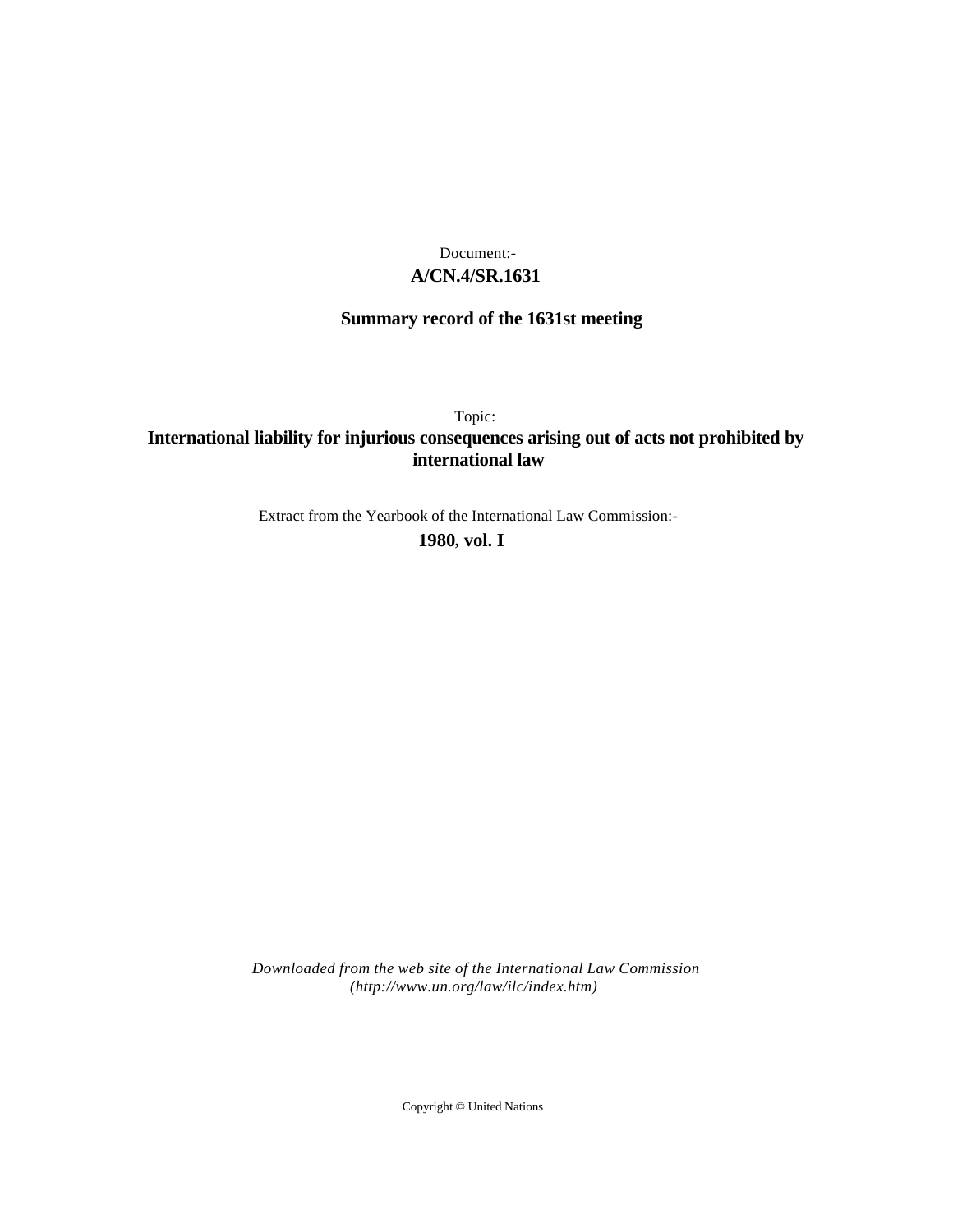the answer, but the use of that word by a lawyer was, in a certain sense, a *testimonium paupertatis.* Since the distribution of natural, human and technological resources throughout the world was far from equitable, the introduction of that notion lacked conviction. The concept of equity as a basis for liability resulted in a somewhat half-hearted approach, since the rules neither prohibited nor permitted a certain line of conduct, but, in effect, combined such conduct with a mandatory obligation to make reparation for any injurious consequences.

29. It seemed to him that the law's intermediate position had its origin in two phenomena. First, so far as nature itself was concerned, territorial frontiers between States were determined in a very arbitrary manner. Secondly—and again the forces of nature were involved—there might well be an element of hazard in the chain of causation linking the conduct of or in one State with the effects for or in another State, for which hazard none of the States concerned could be blamed. Indeed, without the active intervention of that element of hazard, there would be no reason for not prohibiting the conduct in question at the outset.

30. In cases where those two phenomena were both present, it would seem that a duty should be imposed to consult and negotiate on preventive measures, with a view to limiting the risk, as well as on equitable risk allocation in the event that damage occurred. As was clear from State practice, States were often willing to consult and reach agreement on preventive measures, but generally did not wish to accept liability for the consequences when the agreed measures had not been taken. Nor were States willing to accept that, where such measures had been taken, any degree of liability was excluded. In other words, they were not normally willing to accept an absolute link between agreed preventive measures and liability. The same applied in municipal law, where legislation frequently provided that prior authorization was required for certain activities, but neither that legislation nor the authorizations given or refused under it were deemed conclusive for the purpose of establishing liability under civil or common law.

31. In his view, liability, or even a degree of liability, for the injurious consequences with which the Commission was concerned was no more than the counterpart of what he would term the "internalization" duty, namely the duty of each State to take care that the activities within its frontiers did not, as a result of the irresistable forces of nature, adversely affect another country's interests.

32. The forces of nature, of course, likewise operated within the territory of a State, a fact often recognized in municipal law. Consequently, there were other intermediate solutions under international law which fell short of either total prohibition or total freedom of conduct, and those solutions were reflected in State practice. For instance, there were certain international rules relating to matters dealt with under municipal law that imposed an obligation on the State to frame and apply its municipal law in such a way that equal protection was accorded to the interests situated in the territory of that State and to similar interests situated in another State. Other international rules went a step further and provided that the procedural protection guaranteed under municipal law to persons whose interests were threatened by the conduct of another should also be extended to "foreign" persons; that was known as the principle of equal access. That rule was sometimes even applied to remedies available under municipal law, such as compensation.

33. In that connexion, it was clear that, to the extent that municipal law accepted the "polluter pays" principle, the effect of the extension of its application to foreign interests and foreign persons would be very similar to the consequences of liability for injurious consequences. Indeed, that principle was the counterpart of the "internalization" duty.

34. He therefore felt very strongly that the topic should be limited to the type of situation he had described. He also considered it necessary to explore the question of degrees of liability and risk allocation, and to give some thought to the other intermediate solutions ranging between freedom and prohibition.

35. He had not at that stage formed any clear idea about the general rules that could be drafted, even in the limited field of the physical environment, but no doubt the Special Rapporteur would provide the Commission with the necessary guidance. He considered that some overlap with Mr. Schwebel's topic (the law of the non-navigational uses of international watercourses) was unavoidable, but he was not concerned about any overlap with his own topic (State responsibility), since the central idea of sharing resources and liability fell outside its scope.

*The meeting rose at 11.55 a.m.*

### **1631st MEETING**

### *Friday, 11 July 1980, at 10.10 a.m.*

*Chairman:* Mr. C. W. PINTO

*Members present:* Mr Barboza, Mr. Boutros Ghali, Mr. Calle y Calle, Mr. Diaz Gonzalez, Mr. Evensen, Mr. Quentin-Baxter, Mr. Reuter, Mr. Riphagen, Mr. Sahovic, Mr. Schwebel, Mr. Sucharitkul, Mr. Tabibi, Mr. Thiam, Mr. Tsuruoka, Mr. Ushakov, Sir Francis Vallat, Mr. Verosta.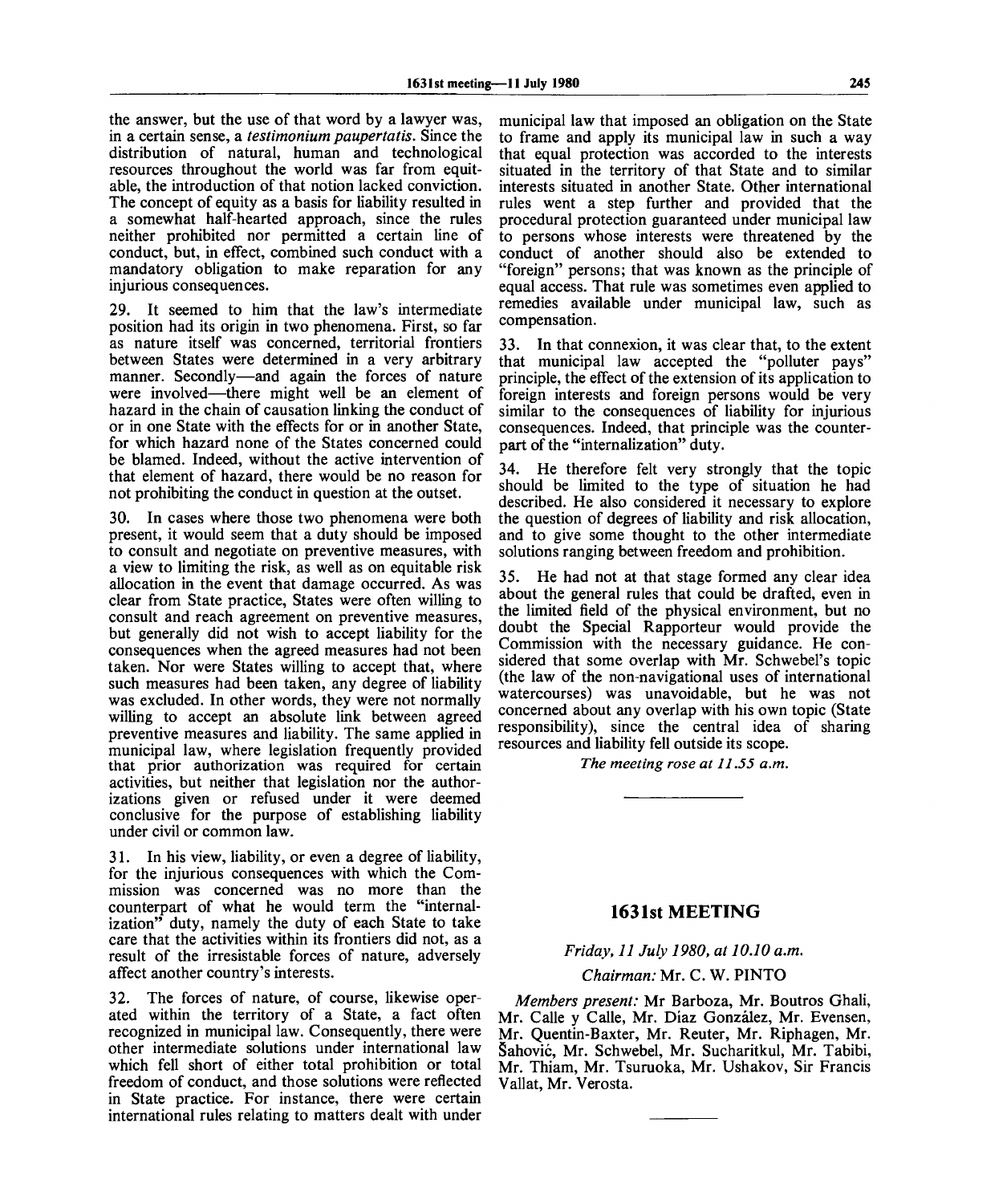**International liability for injurious consequences arising out of acts not prohibited by international law** *(continued)* **(A/CN.4/334 and Add.l and 2)**

[Item 7 of the agenda]

#### PRELIMINARY REPORT BY THE SPECIAL RAPPORTEUR *(continued)*

1. Mr. SUCHARITKUL said that the Special Rapporteur's presentation at the 1630th meeting of his preliminary report (A/CN.4/334 and Add.l and 2) had been most illuminating for the members of the Commission, especially as the scope of the topic had not yet been clearly defined and the line of distinction between lawful and unlawful acts of a State was still blurred.

2. In response to the Special Rapporteur's request for comments by members of the Commission, he said he was inclined to agree with the conclusion expressed in paragraph 13 of the Working Group's report,<sup>1</sup> that, as a minimum, the scope of the topic under consideration should be limited to the way in which States used, or managed the use of, their physical environment, either within their own territories or in areas beyond their territories, whether or not those areas were subject to the sovereignty of any State. Indeed, it was quite possible for a State to use, or manage the use of, the physical environment in the territory of another State, particularly that of a neighbour. An example that came to mind was when a State induced rainfall by artificial means and adversely affected the physical environment of another State.

3. Although the title of the topic was long and difficult to remember, it gave a very clear indication of the content of the subject under discussion. Whether that content should be expanded was, however, a question for further discussion. He also agreed with the Special Rapporteur's view that using the term "liability", rather than the term "responsibility", would be a convenient way of distinguishing between the scope of the topic under consideration and that of the topic of State responsibility.

4. With regard to the attribution of liability to a State, he noted that, in its discussions on State responsibility, the Commission had already decided that an act of a State could be a link or bridge to its responsibility. In the present context, a solution to the problem of the attribution of liability might fill the gap between State responsibility and international liability, which existed because international law was never quite able to keep up with acts entailing injurious consequences or harm. In discussing the question of attribution, which was of crucial importance, the Commission would have to decide whether or not it wanted to go beyond the normal criteria for attribu-

ting liability to a State. If it did, it would have to consider such matters as the differences in the level of technological and legal advancement of different countries. It might need to take account of the fact that, although the laws of developed countries on the establishment of factories often contained provisions relating to the prevention of pollution, the same was not always true of the laws on the same subject in developing countries, where the state of the law was not so far advanced.

5. The Commission should also bear in mind that a law prohibiting the establishment of a certain type of factory in a developed country might say nothing about the establishment of such a factory outside its territory—for example, in a developing country. It was his view that, in such a case, the developed country had a moral responsibility to prevent its nationals from engaging in activities that might have injurious consequences for a developing country.

6. Another matter of interest at the preliminary stage in the Commission's work was that of the duty and standard of care, in connexion with which it should be clearly recognized that a State could be liable even for acts that were perfectly lawful but could, in the event of injurious consequences, entail liability. In cases where liability was most likely to be incurred as a result of the slightest negligence, the highest standard of care was obviously called for. The Special Rapporteur had also rightly referred to the question of risk, and to examples in which the State created an unnecessary risk and thus incurred liability regardless of whether it had been negligent or had exercised the necessary care.

7. Lastly, he noted that the example of the hydrogen bomb tests referred to by the Special Rapporteur in foot-note 66 of his report illustrated the fact that the rules of international law relating to the distinction between lawfulness and unlawfulness were constantly changing and developing. Indeed, what might have been lawful in the past might be unlawful at present. Thus, although the scope of the topic under consideration might be narrowed down by the progressive development of international law, it might also be broadened as a result of scientific advances. In trying to delimit the scope of the topic, the Special Rapporteur might therefore find himself in a kind of twilight zone between darkness and light for some time to come.

8. Mr. CALLE Y CALLE said that the topic under consideration was of particular relevance at the present time. For in the past, the activities of States within their own borders had rarely had the same devastating and irreversible consequences, in the territories of other States, as the activities now carried on by States which possessed advanced technology. States had, however, always had a general obligation to provide compensation for the injuries they caused, and that obligation remained.

<sup>&#</sup>x27;See *Yearbook* .. . *1978,* vol. II (Part Two), pp. 150-151, document A/33/10, chap. VIII, sect. C, annex.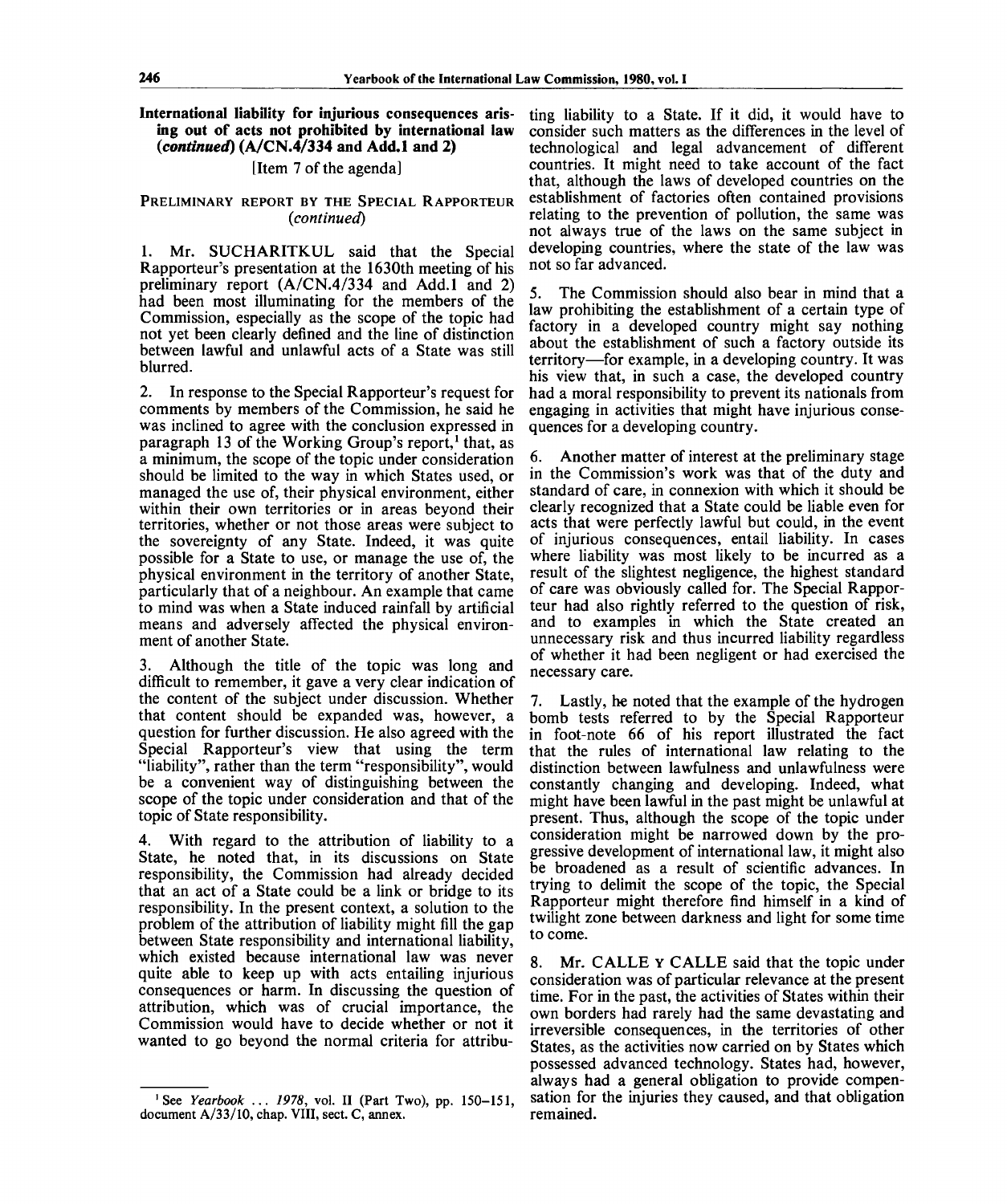9. The scope and nature of the topic had been outlined in the report of the Working Group. Its title, which was long and difficult to remember, but descriptive and comprehensive, was composed of four elements, namely, liability, "internationality", injurious consequences and acts not prohibited by international law. In his view, the fourth element included all acts and activities of States except those specifically prohibited by a customary or conventional rule of international law. International law was thus both permissive and restrictive, in that it allowed States to act according to their wishes except in areas where a prohibition existed. It could therefore be said that permissiveness stopped at a State's border and that international liability was incurred as a result of acts that were quite lawful, but involved risks.

10. It had been said that the sole source of international liability was treaty law, or, in other words, that international liability could be incurred only when a specific convention governed a particular subject-matter. He believed, however, that international liability could also be incurred as a result of conduct not regulated by a specific convention. In matters relating to the environment, the peaceful uses of atomic energy and outer space, for example, it was generally agreed that States could incur liability for injurious consequences whether or not they were parties to conventions relating to those matters. It would be all too easy for States to deny liability if that were not the case.

11. As to injurious consequences, he believed that injury must be regarded as a basic element of liability because, without it, no liability existed. Account must also be taken of the second element he had mentioned, namely, the international nature of the injurious consequences of the act. Those consequences had to be felt in the territory of another State, and they imposed on the State which produced them an obligation to provide compensation. It should, moreover, be borne in mind that, in cases of expropriation, for example, the amount of compensation to be provided should be determined by internal, municipal law, not according to the wishes of the injured party, because the damage done was sometimes much less than the great profits of the foreign enterprise or transnational firm, claimant for compensation.

12. With regard to chapter II of the Special Rapporteur's report, although he agreed with him that the Commission should base its study of the topic on primary rules of general international law, he was not certain that a conventional regime was necessary, because the secondary rules governing international liability would merely provide a conceptual framework containing empty space to be filled by the effect of the primary rules. Lastly, he thought that chapter IV of the report would provide the Commission with a very sound basis for its future work on defining the scope of the topic.

13. Mr. SAHOVlC said he agreed with most of the views expressed by the two previous speakers. The task entrusted to the Special Rapporteur was not easy, and much remained to be done before the subject was sufficiently well delimited for the Commission to proceed to the formulation of draft articles. For the subject was indeed a complex one and certain points still needed to be clarified, so that it was too early to take a decision on the nature of the future draft.

14. In drafting his report, the Special Rapporteur had rightly been guided by the report of the Working Group, which had been approved by the Commission as the basis for the work to be done on the subject, and he had successively taken up the arguments advanced in that report.

15. In paragraphs 62 to 65 of his report, the Special Rapporteur had reached conclusions which seemed rather too negative. He gave the impression of not being sure of the direction to give to his work in the light of the decisions taken by the Commission. In that connexion, it should be noted that, in dealing with the question of State responsibility for an internationally wrongful act, the Commission had more than once taken the view that it would be possible to formulate articles on the subject under study with its existing title. But the Special Rapporteur said in his report that the title of the topic was "abstract and of unlimited generality" (para. 62), and that the Commission and the General Assembly might perhaps agree expressly "to limit the topic" (para. 65). He then went on to suggest that the topic might be "renamed, more modestly and concretely, to reflect the ambit of its actual concern" (para. 65). In his (Mr. Sahovic's) opinion, it would be premature to try to change the title of the topic when there seemed to be no obstacle to further research in the direction so far indicated by the Commission.

16. It was not the first time that in studying one of the major topics of international law the Commission had found it necessary to postpone the study of certain aspects. Within the general framework of the codification of diplomatic law, the Commission had reserved a separate place for special missions. Similarly, within the general framework of the law of treaties, it had reserved separate places for treaties to which international organizations were parties and for the most-favoured-nation clause.

17. The subject under study should be tackled by the method generally followed by Special Rapporteurs, which had proved its worth. In accordance with that method, the Special Rapporteur had enquired what were the bases of the liability he was required to study and what were the relations between primary and secondary rules in that sphere; he had referred to the existing case law and had emphasized principles based on international law. The subject-matter did not seem to require the Commission to be entirely innovative. Legal rules could be derived, on the one hand, from traditional international law and, on the other hand,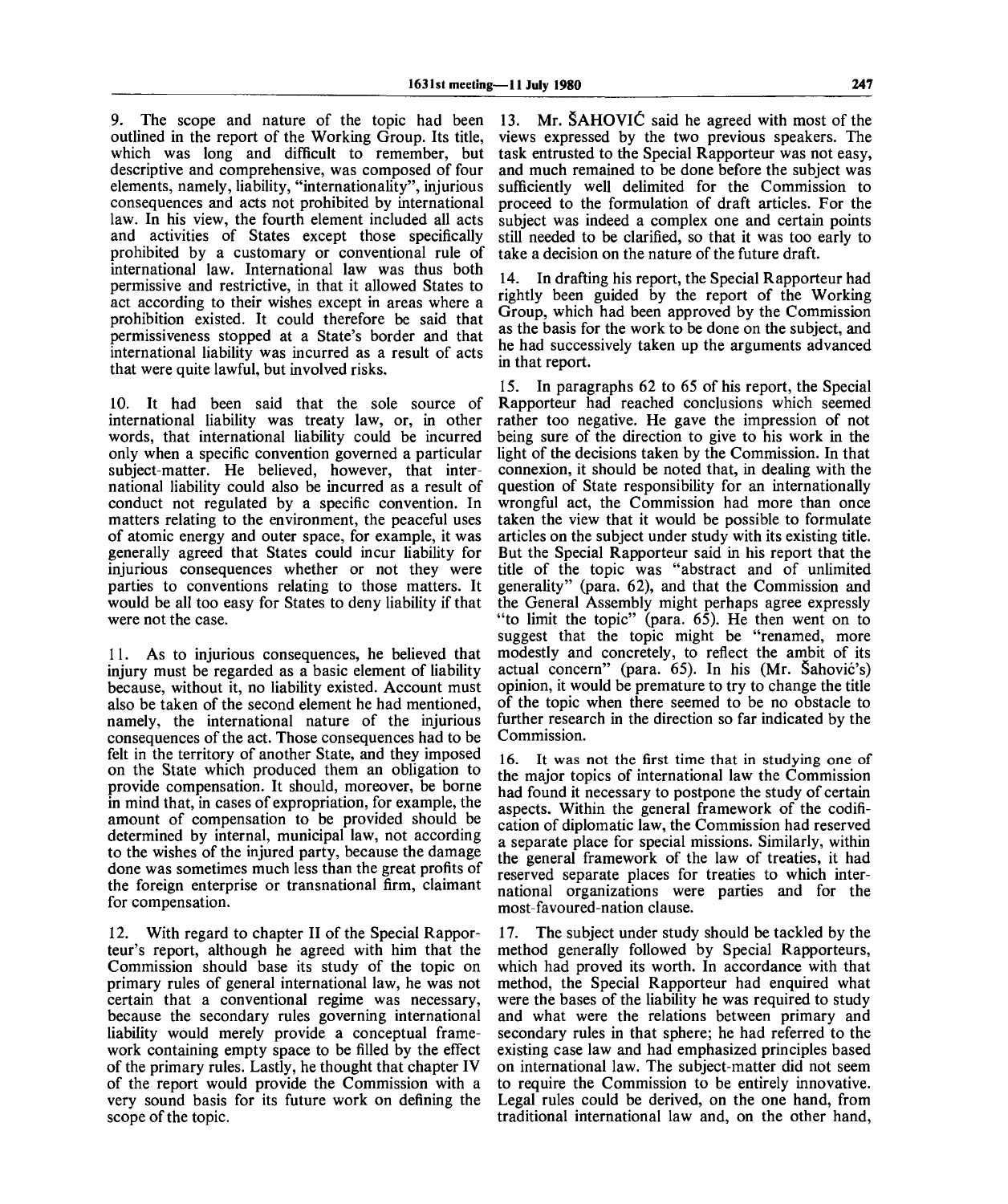from the practice of States and the many conventions mentioned in the report, which stemmed from the technological revolution.

18. No State appeared to be opposed to the idea of the codification and progressive development of the law related to international liability for acts not prohibited by international law, but it was important to stress the practical aspects of the undertaking. Like other topics on the Commission's programme of work, the topic under consideration required reflection, and the Commission should take care not to make hasty decisions. Above all, it must have material which would enable it to reach conclusions on which to base the subsequent formulation of draft articles. It might perhaps reach the conclusion that a set of draft articles was not justified or, on the contrary, that the draft articles should not be confined to liability, or again, that the draft should contain primary rules rather than secondary rules. All those questions arose, but it was as yet too soon to decide what responses they required.

19. The CHAIRMAN, speaking as a member of the Commission, said that he agreed with comments of the previous speakers. The topic seemed to be generally understood in terms of obligations arising out of damage not wrongfully caused. Breach of prohibition attracted wrongfulness, except where wrongfulness was precluded, which implied that where there was no prohibition there was no wrongfulness. It was to that aspect that the Commission had to direct its attention.

20. With regard to the use of the word "acts" in the title, he wondered whether it should be understood to include "omissions". Failure to act, when action was not required by international law, was not wrongful; but the question arose whether such failure attracted liability for the damage that might result.

21. In his opinion, the topic under consideration was one of the most important to have come before the Commission, and its study would significantly contribute to the development of new dimensions of the international legal order in its function of reflecting an emerging international economic and social order. The Special Rapporteur had approached his subject with caution and, because of its newness, had sought to support his several tentative theses with as much State practice as possible. But the real and essential support for those theses would be the facts of life in a changing world.

22. There were two paragraphs in the report that were of crucial importance: the philosophical outline contained in paragraph 31 and the tentative, though bold, themes condensed into paragraph 60. There were also many essential elements outside those two paragraphs, including the roots of liability in the principle of equality of rights and obligations of States; the derived primary rule embodied in the maxim *sic utere tuo ut alienum non laedas;* recognition of the interdependence of interests of all States; and what the

Special Rapporteur had referred to as "the variable concept of harm".

23. In an article published in 1943 entitled "A Survey of Special Interests",<sup>2</sup> R. Pound had identified a variety of social interests and suggested a hierarchical order for them. Two of those interests might be adopted as a means of placing the current topic in its essential social context. The first was "the claim or want or demand .. . to be secure against those forms of action and courses of conduct which threaten [society's] existence"; that was the "paramount social interest", which was described not as one, but several interests, such as general safety, public health, peace and order, the security of transactions and the security of acquisitions. The second social interest was "the claim .. . involved in social life in civilized society, that the development of human powers and of human control over nature for the satisfaction of human wants go forward; the demand that social engineering be increasingly and continuously improved; as it were, the self-assertion of the social group toward higher and more complete development of human powers." That was the social interest in the general progress, which meant, in effect, economic progress and, by necessary implication, scientific and technological progress. It was at the point where those two great social interests, which should go hand in hand, actually collided at the international level that it was necessary to recognize rules of law that would redress any imbalance which might occur and effect reconciliation.

24. Pound had gone on to recognize four major policies involved in the social interest in economic progress: the policy of freedom of property from restrictions on sale or use; the policy of free trade and against monopolies; the policy of free industry; and the policy of encouraging invention by the grant of exclusive patent rights. Those were, in effect, the classic identification marks of an industrial society and a free-market economy. Few would deny that mankind's recent tremendous advances in science and technology owed much to the individual initiative and drive fostered by the system of free private enterprise in the industrialized States, or that those States had set the pace in modern progress, which was inextricably linked with scientific and technological advancement. But in areas where the free-market system prevailed, the State only created conditions for the competitive advance of science and technology; it rarely participated directly in the process. Such participation was a function of private companies; which determined to keep their competitive advantage, undertook research and development programmes, thus creating new processes and often, at the same time, new risks.

25. The State apparatus, committed to the policy freedom of the market economy, based on competition and profit, had been slow to act restrictively at

<sup>&</sup>lt;sup>2</sup> Harvard Law Review (Cambridge, Mass.), vol. LVII, No. 1 **(October 1943), pp. 1** *etseq.*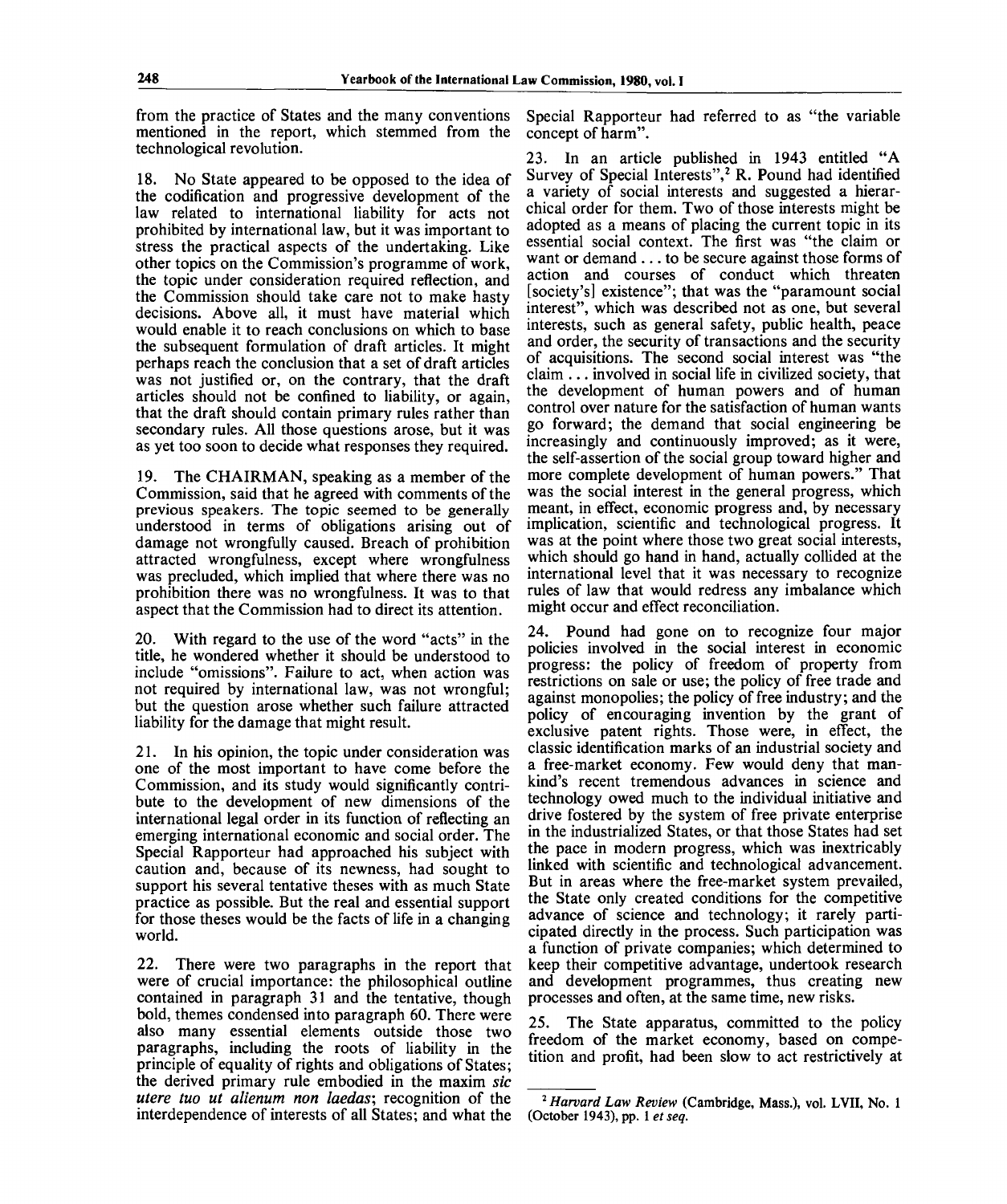home and even slower to act restrictively in regard to external consequences. But when those external consequences involved damage in another State, the State within which the activity took place or whose nationals had initiated the activity should be called to account. Generally, it was that State which was likely to have profited, directly or indirectly, by the commercial or economic activity which had caused the damage. The activity might be an intrinsically lawful one, but the social interest which the State perceived in its protection of the freedom to practise that activity had come up against the social interest of another State and its general security. In such a case, where did the loss fall, and how were interests to be reconciled?

26. As the Special Rapporteur had pointed out in his report, the nature of the "harm" might be relevant. He understood that in its widest sense, as encompassing both the nature of the damage and the attitude of the injured State, and as taking into account the nature of the relationship between the States concerned. If, for example, two States were engaged in advanced activities in space, were collaborating with each other and had an intimate knowledge of each other's safety procedures, which they believed to be reasonable, damage caused by a space object of one of the States to the property of the other might well be dealt with differently than in a case where the damage was caused to an economically backward country with no interest in space activities. For the latter case there was no shared interest in the particular form of progress in the pursuit of which the damage had been caused. But even assuming that harm must be assessed in different ways, difficult cases could occur. For example, if a pharmaceutical factory was manufacturing a cure for cancer in one country and caused damage in another country, there were two aspects to consider. Certainly, all States must share the view that the elimination of cancer represented a form of progress, but there was no particular reason why the injured State should bear the cost of the endeavour or any part of it. In general, whoever profited most should pay most, and those who profited not at all, or to a negligible extent, should pay nothing or very little. Those who risked a great deal in order to profit a great deal ought to pay a large amount in the event of damage being caused to States not parties in the interest, for, as William Penn had written, "To hazard much to get much has more of avarice than wisdom."

27. With regard to the interdependence of rights of States, a relationship of interdependence must be recognized to exist among States for their mutual economic survival. Whereas in the past loss could lie where it fell or where a powerful State made it fall, and no principle called for redress of the balance of interests, it had today become more clearly understood that even for a highly industrialized country to maintain economic health there must be those who had the money to purchase what it produced. Furthermore, without the natural resources of some countries, others might not be able to produce at all. The essence

of that idea was contained in the formulation adopted by the General Assembly at its Sixth Special Session, as part of the Declaration on the Establishment of a New International Economic Order.<sup>3</sup> The theme had been elaborated in articles 3, 24 and 30 of the Charter of Economic Rights and Duties of States.<sup>4</sup> In that context, the variable concept of harm to which the Special Rapporteur had referred should be borne in mind. It might be seen as calling for a softening of a rigid or absolute principle of equality of State rights by the concept of mutuality. If basic inequality was to be redressed, it was not possible to insist on absolute equality of gains.

28. In conclusion, there were clear trends in the current practice of States that would support the first tentative propositions which the Special Rapporteur had placed before the Commission, particularly in paragraph 60 of his report. A rule of international law was emerging which entailed responsibility for the results of an activity where there was no wrongfulness within the usual legal meaning of the term.

29. He agreed with the Special Rapporteur that the study of the topic under consideration should remain within the terms of reference outlined by the Commission's Working Group in 1978, since those terms were sufficiently broad to accommodate all activities which Governments would wish to consider at the present time.

30. Sir Francis VALLAT said that he shared the views already expressed on the topic in general, and only wished to make a few additional preliminary observations.

31. He agreed that the title well expressed the scope of the topic. Moreover, while he trusted that the scope would not be unduly limited by too much caution, he shared the sense of care shown by the Special Rapporteur in his approach.

32. On the question of limitations, he agreed that it would be wise to focus attention on what might be described as environment in its broad meaning, and not to become involved in economic and social questions for the time being. He hesitated over the use of the term "environment", however, because in its narrow sense it had become connected with the expression "environmental law" and the concerns of ecology. It must be made clear that what the Commission was concerned with in the topic under consideration was acts having physical consequences and therefore connected with the environment in the broader sense.

33. As to the question of primary and secondary rules, he agreed with the Special Rapporteur's approach, as he understood it, of moving from secondary to primary rules, since he believed that

<sup>&</sup>lt;sup>3</sup> General Assembly resolution 3201 (S-VI).

<sup>4</sup> General Assembly resolution 3281 (XXIX).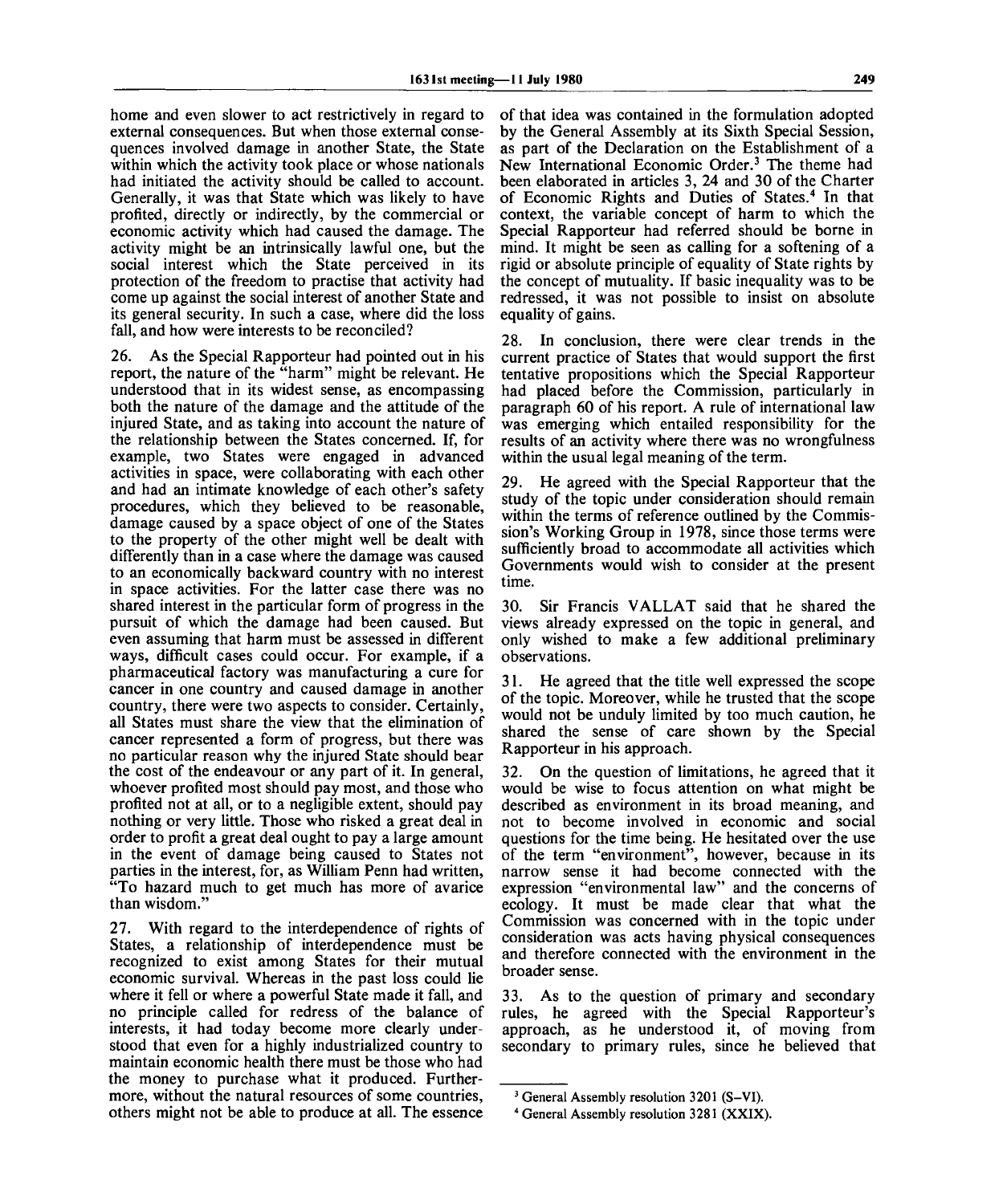primary rules were the foundation of the work before the Commission. As he saw it, the Commission was no longer dealing with secondary rules, which would be to repeat the work already done on State responsibility, but were about to explore a field in which, by reason of the rules of international law, there were obligations that led to the liability of States—and that liability, it seemed to him, was mainly a liability to pay compensation.

34. He had sensed in the Special Rapporteur's oral presentation a tendency to focus, at that preliminary stage, on what was referred to in English law as "negligence" and to leave somewhat aside liability for risk. He hoped, however, that when it came to examining draft articles they would deal with both those major aspects of the topic. In many cases, the interest in liability for risk was greater than the interest in liability for the consequences of negligent acts. He believed that it was generally instinctively assumed that a State was liable for the consequences of a negligent act at the international level, but the legal position was not so clear where damage was caused through no apparent fault of the State.

35. In paragraph 46 of his report, the Special Rapporteur stated that "the duty to have regard to all interests that may be affected can be seen as arising directly from the obligation to take reasonable care", and that was a proposition with which there was general agreement. But he then went on to speak of an adequate and accepted regime of compensation", which in his (Sir Francis's) opinion was not necessarily limited to cases where there had been negligence. For example, if a rocket was launched, and then went off course and landed on a house, it seemed to him that if there had been a defect in the mechanism which should have been corrected by the State before launching, the State had acted negligently and had a duty to compensate. But in other circumstances, where an accident which the State could not have foreseen caused the rocket to land in the territory of another State, the question arose whether liability should be excluded or not.

36. The matter could be framed as an obligation which, while permitting an activity to be undertaken, was an obligation to undertake it without causing damage to another State. In that case, it was not difficult to frame the so-called absolute liability in the form of a primary obligation. But it would then be necessary to consider what relationship existed between the primary obligation and the secondary rule, as contained in article 31 of the articles on State responsibility, concerning the preclusion of wrongfulness on the basis of force majeure.<sup>5</sup> He thought that that and other points would necessarily involve a study

of the relationship between the new articles to be drafted and those already adopted on State responsibility.

37. With regard to Mr. Sucharitkul's remarks, he thought that, bearing in mind the different kinds of activity undertaken by a State, the Commission would have to consider carefully the question of the various standards of care required on the part of a State. In the field of common law, to take an analogy, once the standard of reasonable care was taken away, it became very difficult in practice to say what was slight negligence, ordinary negligence or gross negligence.

38. The question of attribution was an important one, which might well have to be tackled at an early stage of the Commission's work. The basic question would be how far the Commission could rely on the articles already drafted on State responsibility and how far it might be necessary to have some supplementary rules. He hoped that the Commission would not have to construct another series of articles governing attribution in the present field. If it was correct to consider that there could be no liability unless there was a basic rule giving rise to an obligation under international law, it would be possible, in general, to rely on the secondary rules evolved for the subject of State responsibility. For example, if it were agreed that at the basis of every liability to pay compensation there must be the breach of an obligation at least not to do something, article  $\overline{3}$  on State responsibility<sup>6</sup> would clearly have considerable relevance to the topic under consideration. It seemed to him that, as a matter of jurisprudence, there could be no liability without an underlying obligation.

39. Mr. USHAKOV observed that international liability for injurious consequences arising out of acts not prohibited by international law was not presumed, whereas responsibility for internationally wrongful acts was presumed in international law, as in internal law. Consequently, liability for injurious consequences of lawful activities existed only in the cases defined by international law. Hence the Commission should start by specifying the cases in which such liability existed. It should also fix the limits of that liability, in order to avoid disputes between States. Those were its two main tasks.

40. Furthermore, the activities whose injurious consequences involved international liability of the State were not activities conducted by the State in its own territory but activities conducted within the framework of its international relations. Consequently it was the question of responsibility for an internationally wrongful act that arose, for there was violation of the principle of international law that a State must not cause damage to the territory of another State. However, it was not the Commission's

<sup>5</sup> See *Yearbook ...1979,* vol. II (Part Two), pp. 122, document A/34/10, chap. Ill, sect. B.2.

<sup>6</sup>  *Ibid.,* p. 91, document A/34/10, chap. HI, sect. B.I.